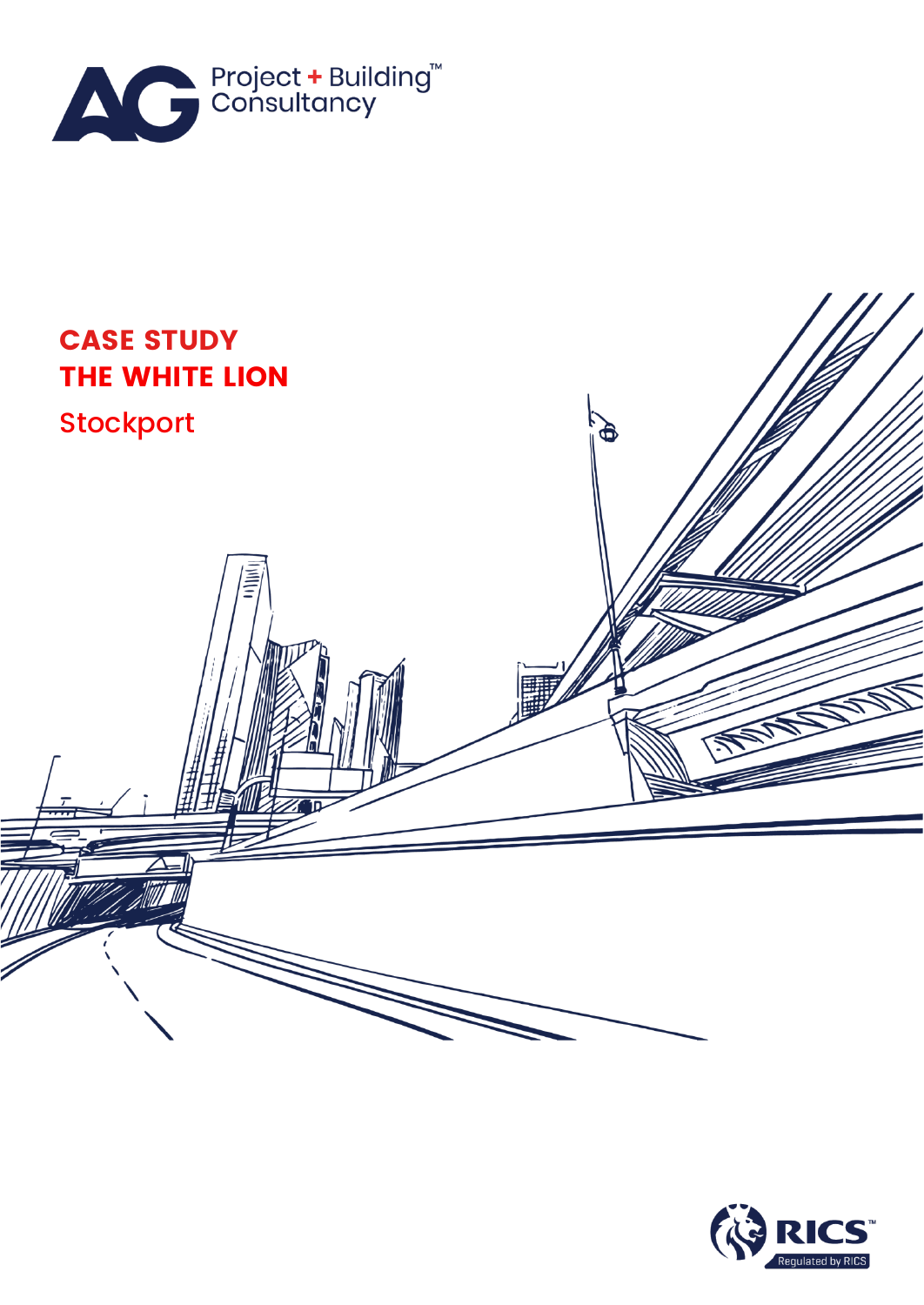

Trafford Housing Trust Manchester

## **PROJECT OVERVIEW**

**CLIENT** Trafford Housing Trust Development

LOCATION Stockport Town Centre

MARKET SECTOR Residential

ANDERTON GABLES ROLES Employers Agent Principal Designer

KEY COMPANIES Bowker Sadler Architecture Preston Lee Chambers Renaissance J&B Consulting Turnkey CDM

PROJECT VALUE £2.8M

PROJECT COMMENCEMENT DATE January 2018

PROJECT DURATION 23 Months

For more information on this project or if you have a similar project you would like to speak to us about contact:

PRESTON 01772 562 800 MANCHESTER 0161 696 3119 E: [info@andertongables.co.uk](mailto:info@andertongables.co.uk)

## **PROJECT BRIEF**

The former 15th Century White Lion Public house is a landmark building located in the city centre of Stockport. The Grade 2 listed Building was in a derelict and poor state of repair, having been vacant for several years. In order to preserve and bring the building back into use, three floors have been converted into residential use  $(c3)$  and the basement and part of the ground floor remains to be converted  $int_0$  a restaurant  $(A3)$ .

The conversion of the building to residential use will provide 1 two bed roomed duplex and 10 further apartments providing a mixture of 1 and 2 bedroomed apartments.



## **PROJECT SUMMARY**

It was intended that the conversion of the building is carried out sympathetically to the original in order to protect heritage assets where possible. It was proposed that the central timber staircase will be protected and restored, and original timber glazed windows will be refurbished throughout, incorporating original lead glazing and conservation glass.

The external fabric has been retained as original with extensive repairs carried out to the timber, stone work and render panels where needed. The building has been re roofed throughout, incorporating renewal to the copper dome and repairs to rainwater goods, chimneys and flashings as required. Internal timbers have been severely affected by dry rot due to the poor condition of the building and constant water ingress over the years. Timbers have been replaced, repaired and treated as required by timber specialist.